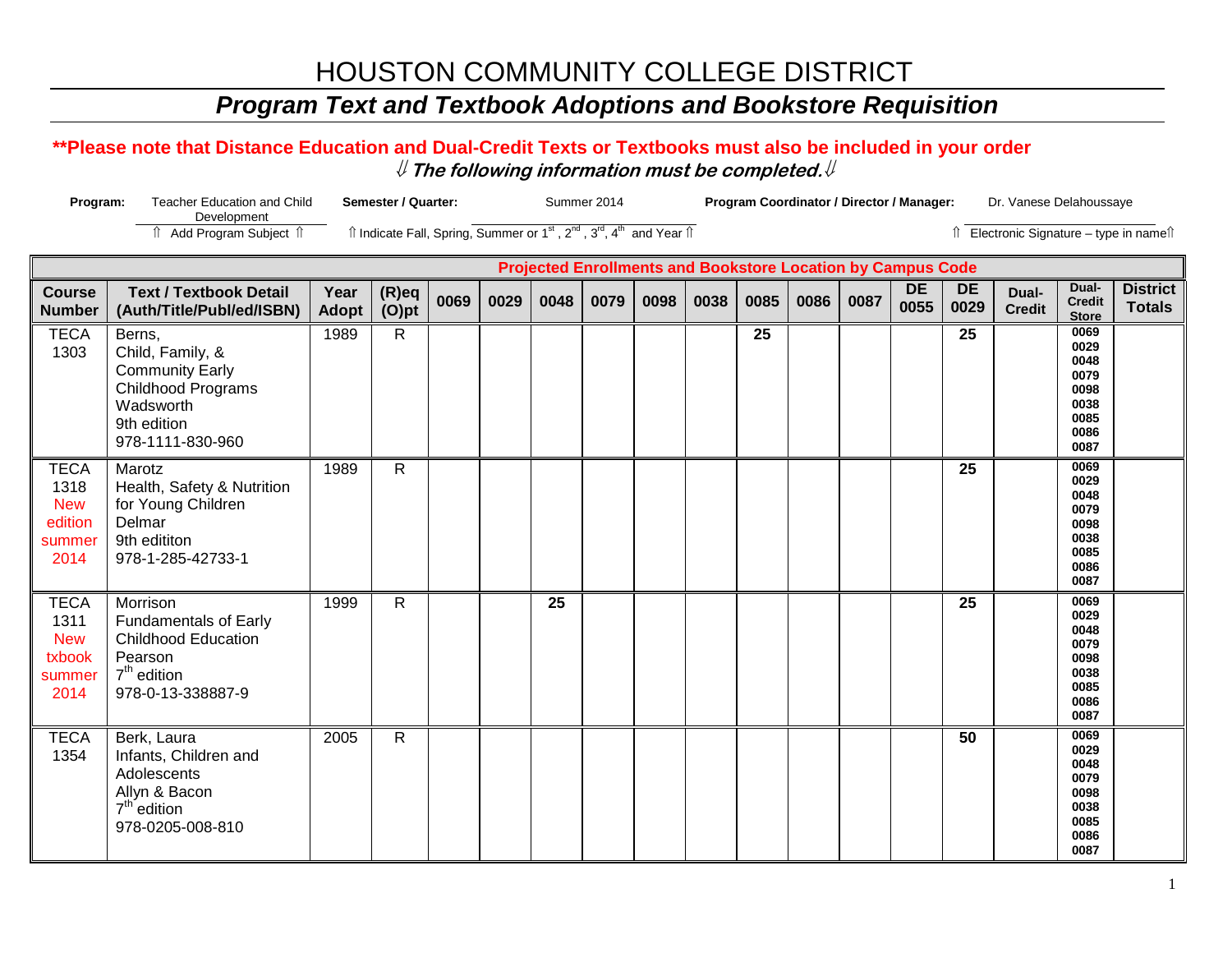## *Program Text and Textbook Adoptions and Bookstore Requisition*

### **\*\*Please note that Distance Education and Dual-Credit Texts or Textbooks must also be included in your order**

| Program: | Child Development                | Semester / Quarter: | Spring 2011                                                                                                                                         | <b>Program Coordinator / Director / Manager:</b> | Dr. Vanese Delahoussaye                                 |
|----------|----------------------------------|---------------------|-----------------------------------------------------------------------------------------------------------------------------------------------------|--------------------------------------------------|---------------------------------------------------------|
|          | Add Program Subject <sup>?</sup> |                     | $\hat{\parallel}$ Indicate Fall, Spring, Summer or 1 <sup>st</sup> , 2 <sup>nd</sup> , 3 <sup>rd</sup> , 4 <sup>th</sup> and Year $\hat{\parallel}$ |                                                  | $\hat{v}$ Electronic Signature – type in name $\hat{v}$ |

|                                                                                 |                                                                                                                               |                      |                      |      |      |      |      | <b>Projected Enrollments and Bookstore Location by Campus Code</b> |      |      |      |      |                   |                   |                        |                                                                      |                                  |
|---------------------------------------------------------------------------------|-------------------------------------------------------------------------------------------------------------------------------|----------------------|----------------------|------|------|------|------|--------------------------------------------------------------------|------|------|------|------|-------------------|-------------------|------------------------|----------------------------------------------------------------------|----------------------------------|
| <b>Course</b><br><b>Number</b>                                                  | <b>Text / Textbook Detail</b><br>(Auth/Title/Publ/ed/ISBN)                                                                    | Year<br><b>Adopt</b> | $(R)$ eq<br>$(O)$ pt | 0069 | 0029 | 0048 | 0079 | 0098                                                               | 0038 | 0085 | 0086 | 0087 | <b>DE</b><br>0055 | <b>DE</b><br>0029 | Dual-<br><b>Credit</b> | Dual-<br><b>Credit</b><br><b>Store</b>                               | <b>District</b><br><b>Totals</b> |
| <b>CDEC</b><br>1313                                                             | Jackman, Hilda<br>Early Childhood<br>Curriculum: A Child's<br>Connection<br>Delmar<br>$5th$ edition<br>978-111-342-647        | 2007                 | $\mathsf{R}$         |      |      |      |      |                                                                    |      |      |      |      |                   |                   |                        | 0069<br>0029<br>0048<br>0079<br>0098<br>0038<br>0085<br>0086<br>0087 |                                  |
| <b>CDEC</b><br>1317,<br>2322, &<br>2324<br>Same<br>book for<br>all 3<br>classes | <b>Beaty</b><br><b>Skills for Preschool</b><br>Teachers,<br><b>Prentice Hall</b><br>$9th$ edition<br>978-013-038-8407         | 1988                 | $\mathsf{R}$         |      |      |      |      |                                                                    |      |      |      |      |                   |                   |                        | 0069<br>0029<br>0048<br>0079<br>0098<br>0038<br>0085<br>0086<br>0087 |                                  |
| <b>CDEC</b><br>1319                                                             | Miller, Darla<br><b>Positive Child Guidance</b><br>Delmar<br>7th edition<br>978-1-111-833-404                                 | 1991                 | $\mathsf{R}$         |      | 20   |      |      |                                                                    |      |      |      |      |                   |                   |                        | 0069<br>0029<br>0048<br>0079<br>0098<br>0038<br>0085<br>0086<br>0087 |                                  |
| <b>CDEC</b><br>1321<br>$(1$ of 2)                                               | Zero to Three<br>Caring for Infants &<br><b>Toddlers in Groups: DAP</b><br>Zero to Three<br>$2nd$ edition<br>978-1934019-26-9 | 2010                 |                      |      |      |      |      |                                                                    |      |      |      |      |                   |                   |                        | 0069<br>0029<br>0048<br>0079<br>0098<br>0038<br>0085<br>0086<br>0087 |                                  |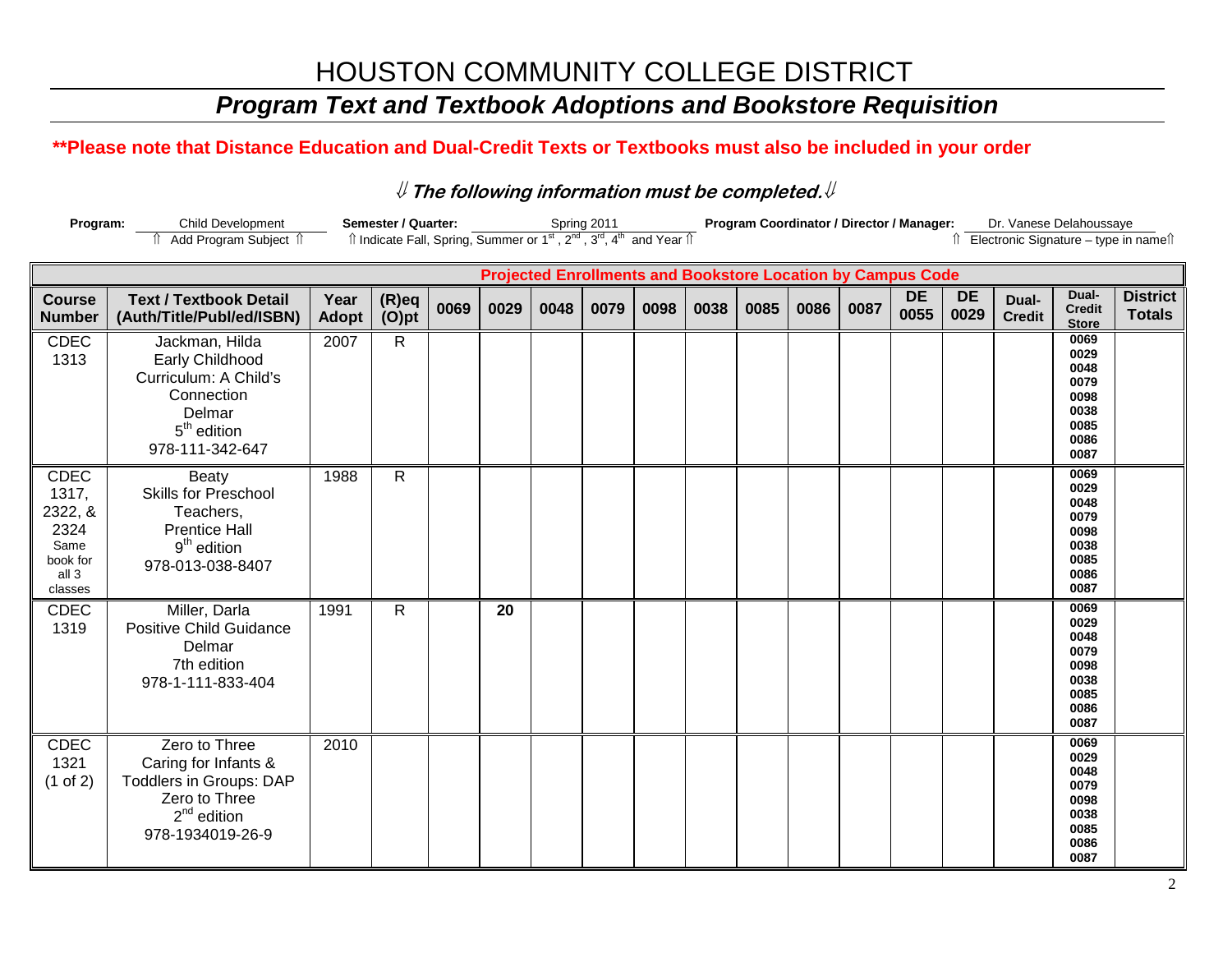## *Program Text and Textbook Adoptions and Bookstore Requisition*

### **\*\*Please note that Distance Education and Dual-Credit Texts or Textbooks must also be included in your order**

| Program: | <b>Child Development</b>           | Semester / Quarter: | Summer 2014                                                                                                                                         | <b>Program Coordinator / Director / Manager:</b> | Dr. Vanese Delahoussave              |
|----------|------------------------------------|---------------------|-----------------------------------------------------------------------------------------------------------------------------------------------------|--------------------------------------------------|--------------------------------------|
|          | <sup>1</sup> Add Program Subject 1 |                     | $\hat{\parallel}$ Indicate Fall, Spring, Summer or 1 <sup>st</sup> , 2 <sup>nd</sup> , 3 <sup>rd</sup> , 4 <sup>th</sup> and Year $\hat{\parallel}$ |                                                  | Electronic Signature – type in names |

|                                                              |                                                                                                                                     |                      |                |      |      |      |      |      |      | <b>Projected Enrollments and Bookstore Location by Campus Code</b> |      |      |                   |                   |                        |                                                                      |                                  |
|--------------------------------------------------------------|-------------------------------------------------------------------------------------------------------------------------------------|----------------------|----------------|------|------|------|------|------|------|--------------------------------------------------------------------|------|------|-------------------|-------------------|------------------------|----------------------------------------------------------------------|----------------------------------|
| <b>Course</b><br><b>Number</b>                               | <b>Text / Textbook Detail</b><br>(Auth/Title/Publ/ed/ISBN)                                                                          | Year<br><b>Adopt</b> | (R)eq<br>(O)pt | 0069 | 0029 | 0048 | 0079 | 0098 | 0038 | 0085                                                               | 0086 | 0087 | <b>DE</b><br>0055 | <b>DE</b><br>0029 | Dual-<br><b>Credit</b> | Dual-<br><b>Credit</b><br><b>Store</b>                               | <b>District</b><br><b>Totals</b> |
| CDEC<br>1321<br>$(2 \text{ of } 2)$                          | Pariakian<br>Before the ABC's:<br><b>Promoting School</b><br><b>Readiness</b><br>Zero to Three<br>978-0943657691                    | 2010                 | $\mathsf{R}$   |      |      |      |      |      |      |                                                                    |      |      |                   |                   |                        | 0069<br>0029<br>0048<br>0079<br>0098<br>0038<br>0085<br>0086<br>0087 |                                  |
| <b>CDEC</b><br>1323<br><b>New</b><br>edition<br>fall<br>2014 | Nilsen, Barbara<br>Week by Week:<br>Documenting the<br>Children's Development<br>Delmar<br>6 <sup>th</sup> edition<br>9781133941309 | 2006                 | $\mathsf{R}$   |      |      |      |      |      |      |                                                                    |      |      |                   |                   |                        | 0069<br>0029<br>0048<br>0079<br>0098<br>0038<br>0085<br>0086<br>0087 |                                  |
| <b>CDEC</b><br>1339                                          | Martin & Beck<br>See How They Grow:<br>Infants & Toddlers<br>Delmar<br>$4th$ edition<br>978-1439-043-769                            | 2006                 | $\mathsf{R}$   |      |      |      |      |      |      |                                                                    |      |      |                   |                   |                        | 0069<br>0029<br>0048<br>0079<br>0098<br>0038<br>0085<br>0086<br>0087 |                                  |
| <b>CDEC</b><br>1356                                          | Machado<br>Early Childhood<br>Experience in Language<br>Arts<br>Delmar<br>$9th$ edition<br>978-1111-832-612                         | 1988                 | R              |      |      |      |      |      |      |                                                                    |      |      |                   |                   |                        | 0069<br>0029<br>0048<br>0079<br>0098<br>0038<br>0085<br>0086<br>0087 |                                  |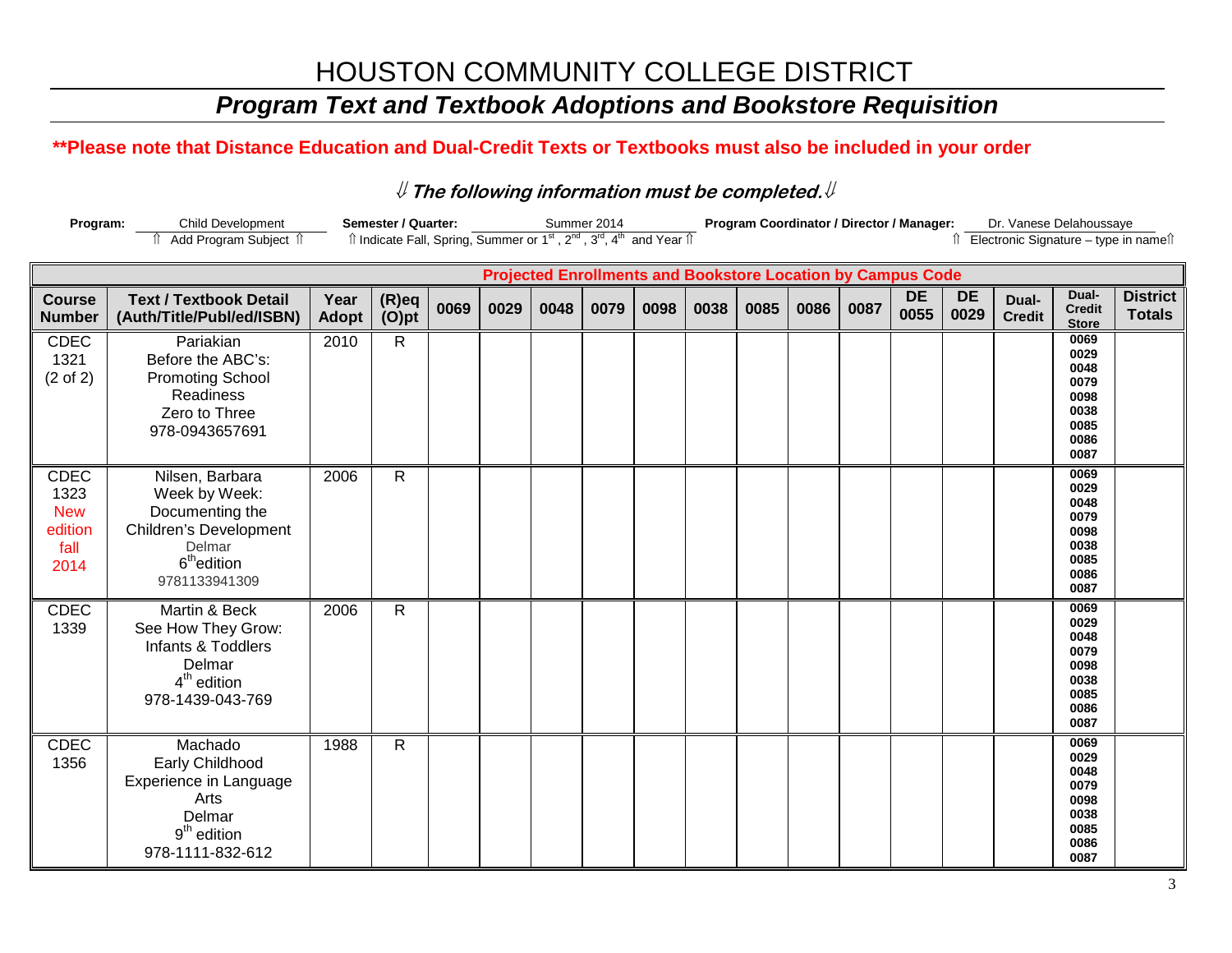## *Program Text and Textbook Adoptions and Bookstore Requisition*

## **\*\*Please note that Distance Education and Dual-Credit Texts or Textbooks must also be included in your order**

| Program:                       | <b>Child Development</b><br>Add Program Subject 1                                                                                              |                      | <b>Semester / Quarter:</b><br>Îl Indicate Fall, Spring, Summer or 1 <sup>st</sup> , 2 <sup>nd</sup> , 3 <sup>rd</sup> , 4 <sup>th</sup> and Year Îl |      |      |                                                                    | Summer 2014 |      |      |      |      | Program Coordinator / Director / Manager: |                   |                   | Dr. Vanese Delahoussaye |                                                                      | Electronic Signature - type in namef |
|--------------------------------|------------------------------------------------------------------------------------------------------------------------------------------------|----------------------|-----------------------------------------------------------------------------------------------------------------------------------------------------|------|------|--------------------------------------------------------------------|-------------|------|------|------|------|-------------------------------------------|-------------------|-------------------|-------------------------|----------------------------------------------------------------------|--------------------------------------|
|                                |                                                                                                                                                |                      |                                                                                                                                                     |      |      | <b>Projected Enrollments and Bookstore Location by Campus Code</b> |             |      |      |      |      |                                           |                   |                   |                         |                                                                      |                                      |
| <b>Course</b><br><b>Number</b> | <b>Text / Textbook Detail</b><br>(Auth/Title/Publ/ed/ISBN)                                                                                     | Year<br><b>Adopt</b> | $(R)$ eq<br>$(O)$ pt                                                                                                                                | 0069 | 0029 | 0048                                                               | 0079        | 0098 | 0038 | 0085 | 0086 | 0087                                      | <b>DE</b><br>0055 | <b>DE</b><br>0029 | Dual-<br><b>Credit</b>  | Dual-<br><b>Credit</b><br><b>Store</b>                               | <b>District</b><br><b>Totals</b>     |
| <b>CDEC</b><br>1358            | Mayesky<br><b>Creative Arts for Young</b><br>Children<br>Delmar<br>10 <sup>th</sup> edition<br>978-1111-355-821                                | 1989                 | $\mathsf{R}$                                                                                                                                        |      | 20   |                                                                    |             |      |      |      |      |                                           |                   |                   |                         | 0069<br>0029<br>0048<br>0079<br>0098<br>0038<br>0085<br>0086<br>0087 |                                      |
| <b>CDEC</b><br>1359            | Allen<br>The Exceptional Child:<br>Inclusion in Early<br><b>Childhood Education</b><br>Delmar<br>$7th$ edition<br>978-1111-342-104             | 1998                 | $\mathsf{R}$                                                                                                                                        |      |      |                                                                    |             |      |      |      |      |                                           |                   |                   |                         | 0069<br>0029<br>0048<br>0079<br>0098<br>0038<br>0085<br>0086<br>0087 |                                      |
| <b>CDEC</b><br>1391            | Gonzales-Mena<br>50 Strategies for<br>Communicating & Working<br>with Children and Families<br>Pearson<br>$2^{nd}$ edition<br>978-013-700231-3 | 2010                 | $\mathsf{R}$                                                                                                                                        |      |      |                                                                    |             |      |      |      |      |                                           |                   |                   |                         | 0069<br>0029<br>0048<br>0079<br>0098<br>0038<br>0085<br>0086<br>0087 |                                      |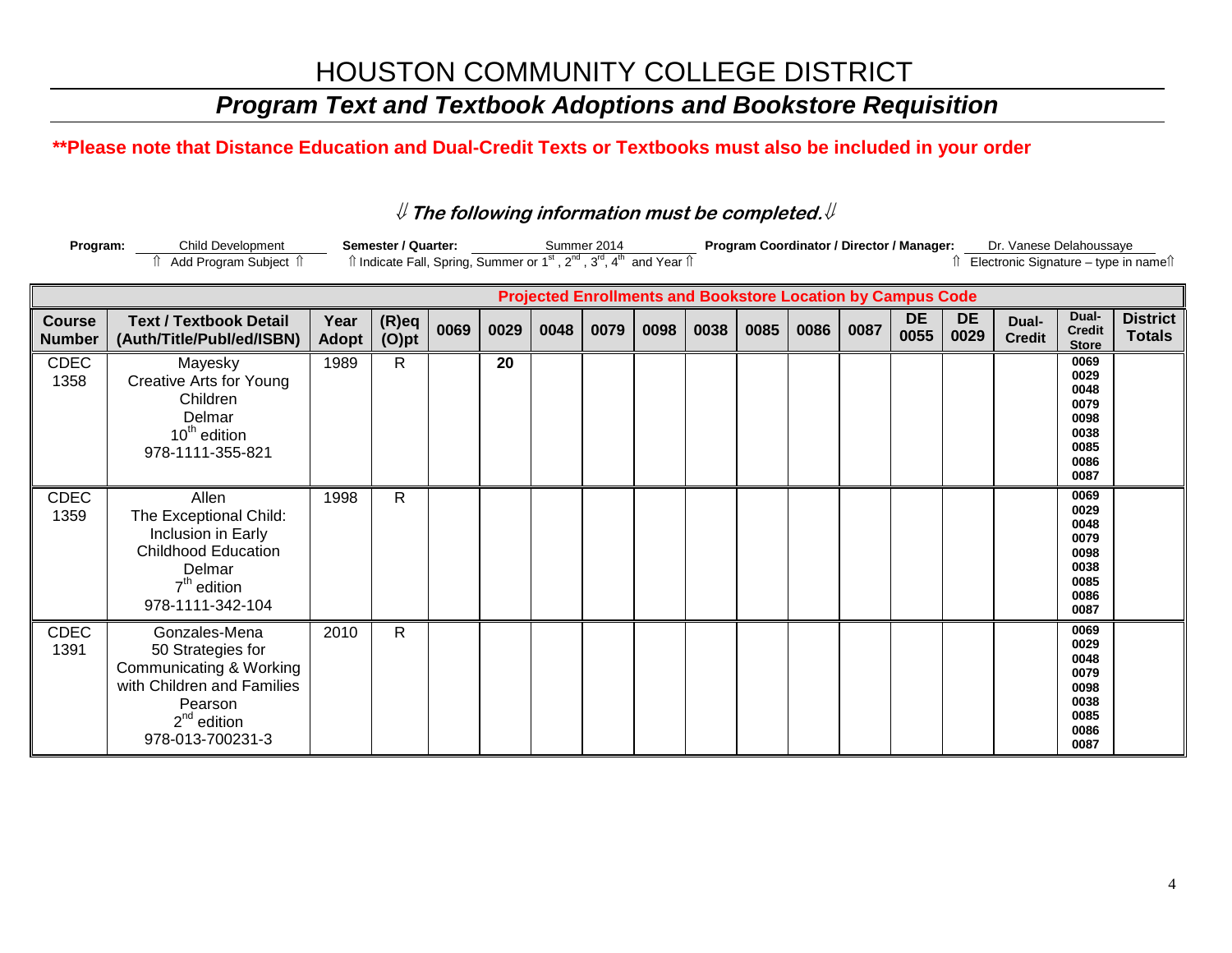## *Program Text and Textbook Adoptions and Bookstore Requisition*

### **\*\*Please note that Distance Education and Dual-Credit Texts or Textbooks must also be included in your order**

| CDEC<br>1393 | Hammer and Turner<br>Parenting in<br><b>Contemporary Society</b><br>Allyn & Bacon<br>$5th$ edition<br>0205379036 | R |  |  |  |  |  |  | 0069<br>0029<br>0048<br>0079<br>0098<br>0038<br>0085 |  |
|--------------|------------------------------------------------------------------------------------------------------------------|---|--|--|--|--|--|--|------------------------------------------------------|--|
|              |                                                                                                                  |   |  |  |  |  |  |  | 0086<br>0087                                         |  |

| Program:                        | Child Development<br>Add Program Subject 1                                                                                |                      | Semester / Quarter:<br>Îl Indicate Fall, Spring, Summer or 1 <sup>st</sup> , 2 <sup>nd</sup> , 3 <sup>rd</sup> , 4 <sup>th</sup> and Year Îl |      |      |      | Summer 2014 |                                                                    |      | Program Coordinator / Director / Manager: |      |      |                   |                   | Dr. Vanese Delahoussaye<br>Î Electronic Signature – type in nameîl |                                                                      |                                  |
|---------------------------------|---------------------------------------------------------------------------------------------------------------------------|----------------------|----------------------------------------------------------------------------------------------------------------------------------------------|------|------|------|-------------|--------------------------------------------------------------------|------|-------------------------------------------|------|------|-------------------|-------------------|--------------------------------------------------------------------|----------------------------------------------------------------------|----------------------------------|
|                                 |                                                                                                                           |                      |                                                                                                                                              |      |      |      |             | <b>Projected Enrollments and Bookstore Location by Campus Code</b> |      |                                           |      |      |                   |                   |                                                                    |                                                                      |                                  |
| <b>Course</b><br><b>Number</b>  | <b>Text / Textbook Detail</b><br>(Auth/Title/Publ/ed/ISBN)                                                                | Year<br><b>Adopt</b> | $(R)$ eq<br>$(O)$ pt                                                                                                                         | 0069 | 0029 | 0048 | 0079        | 0098                                                               | 0038 | 0085                                      | 0086 | 0087 | <b>DE</b><br>0055 | <b>DE</b><br>0029 | Dual-<br><b>Credit</b>                                             | Dual-<br><b>Credit</b><br><b>Store</b>                               | <b>District</b><br><b>Totals</b> |
| <b>CDEC</b><br>2307             | Lind, Karen<br>Math & Science for Young<br>Children<br>Delmar<br>$6th$ edition<br>978-1111-833-398                        | 1995                 | $\mathsf{R}$                                                                                                                                 |      |      |      |             |                                                                    |      |                                           |      |      |                   |                   |                                                                    | 0069<br>0029<br>0048<br>0079<br>0098<br>0038<br>0085<br>0086<br>0087 |                                  |
| CDEC<br>2326                    | Click, P<br>Administration of<br>Programs for Young<br>Children<br>Delmar<br>$9th$ edition<br>978-0495-808985             | 2000                 | $\mathsf{R}$                                                                                                                                 |      |      |      |             |                                                                    |      |                                           |      |      |                   |                   |                                                                    | 0069<br>0029<br>0048<br>0079<br>0098<br>0038<br>0085<br>0086<br>0087 |                                  |
| <b>CDEC</b><br>2328<br>(1 of 2) | <b>NAEYC</b><br><b>NAEYC Early Childhood</b><br>Program Standard &<br><b>Accreditation Criteria</b><br>NAEYC 800-424-2460 | 2006                 | R                                                                                                                                            |      |      |      |             |                                                                    |      |                                           |      |      |                   |                   |                                                                    | 0069<br>0029<br>0048<br>0079<br>0098<br>0038<br>0085<br>0086<br>0087 |                                  |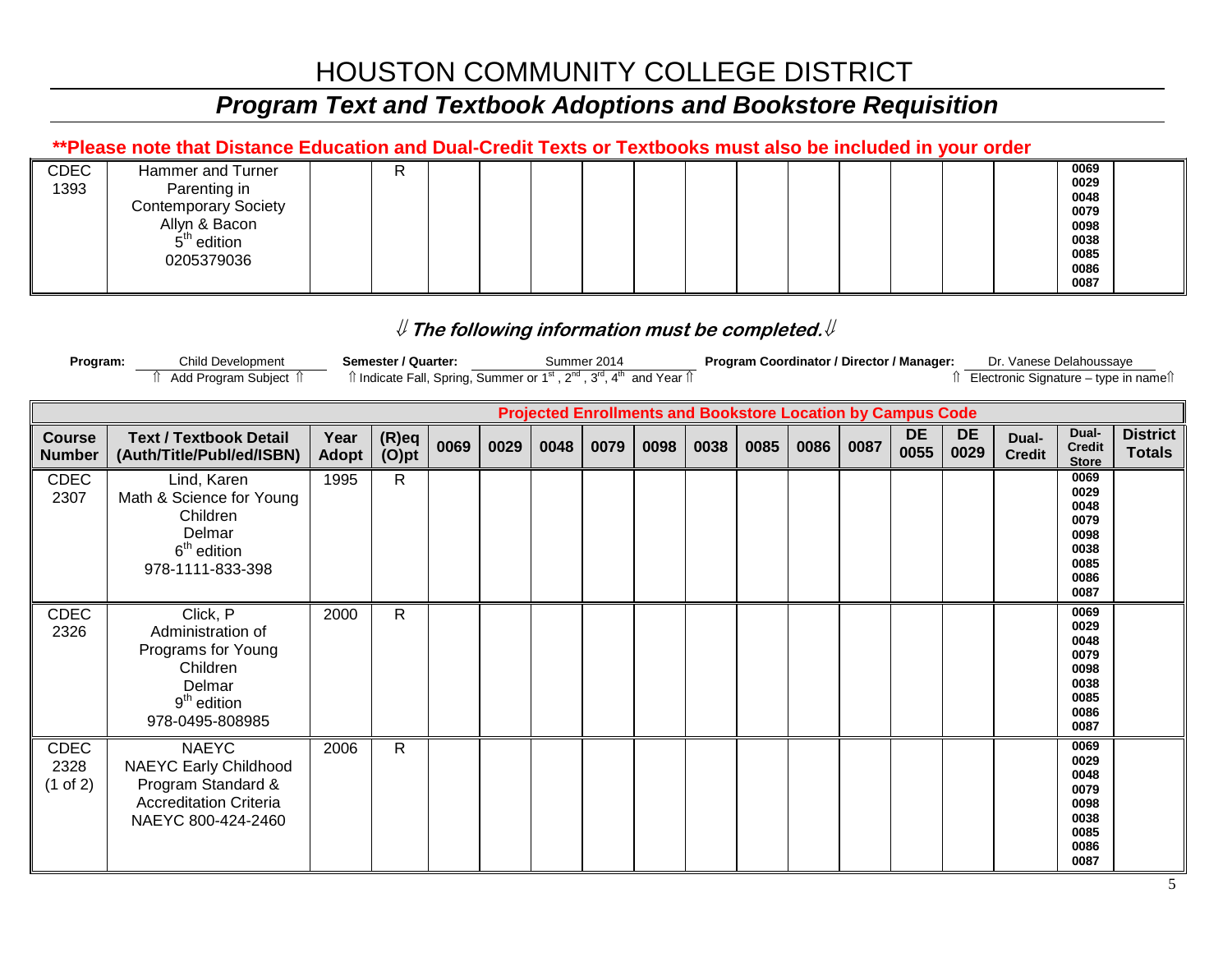## *Program Text and Textbook Adoptions and Bookstore Requisition*

### **\*\*Please note that Distance Education and Dual-Credit Texts or Textbooks must also be included in your order**

| CDEC                | Sciarra, Dorsey          | 2005 | R |  |  |  |  |  |  | 0069 |
|---------------------|--------------------------|------|---|--|--|--|--|--|--|------|
| 2328                | Leaders & Supervision in |      |   |  |  |  |  |  |  | 0029 |
|                     |                          |      |   |  |  |  |  |  |  | 0048 |
| $(2 \text{ of } 2)$ | Child Care Program       |      |   |  |  |  |  |  |  | 0079 |
|                     | Delmar                   |      |   |  |  |  |  |  |  | 0098 |
|                     | 0-7668-2577-9            |      |   |  |  |  |  |  |  | 0038 |
|                     |                          |      |   |  |  |  |  |  |  | 0085 |
|                     |                          |      |   |  |  |  |  |  |  | 0086 |
|                     |                          |      |   |  |  |  |  |  |  | 0087 |
|                     |                          |      |   |  |  |  |  |  |  |      |

| Program: | Child Development   | Semester / Quarter: | Summer 2014                                                                                                                                         | <b>Program Coordinator / Director / Manager:</b> | Dr. Vanese Delahoussave              |
|----------|---------------------|---------------------|-----------------------------------------------------------------------------------------------------------------------------------------------------|--------------------------------------------------|--------------------------------------|
|          | Add Program Subject |                     | $\hat{\parallel}$ Indicate Fall, Spring, Summer or 1 <sup>st</sup> , 2 <sup>nd</sup> , 3 <sup>rd</sup> , 4 <sup>th</sup> and Year $\hat{\parallel}$ |                                                  | Electronic Signature – type in names |

|                                |                                                                                                              |               |                      |      |      |      |      | <b>Projected Enrollments and Bookstore Location by Campus Code</b> |      |      |      |      |                   |                   |                        |                                                                      |                                  |
|--------------------------------|--------------------------------------------------------------------------------------------------------------|---------------|----------------------|------|------|------|------|--------------------------------------------------------------------|------|------|------|------|-------------------|-------------------|------------------------|----------------------------------------------------------------------|----------------------------------|
| <b>Course</b><br><b>Number</b> | <b>Text / Textbook Detail</b><br>(Auth/Title/Publ/ed/ISBN)                                                   | Year<br>Adopt | $(R)$ eq<br>$(O)$ pt | 0069 | 0029 | 0048 | 0079 | 0098                                                               | 0038 | 0085 | 0086 | 0087 | <b>DE</b><br>0055 | <b>DE</b><br>0029 | Dual-<br><b>Credit</b> | Dual-<br><b>Credit</b><br><b>Store</b>                               | <b>District</b><br><b>Totals</b> |
| <b>CDEC</b><br>2341            | Click, Phyllis<br>Caring for School Age<br>Children<br>Delmar<br>6 <sup>th</sup> edition<br>978-0495-813-178 | 2002          | R                    |      |      |      |      |                                                                    |      |      |      |      |                   |                   |                        | 0069<br>0029<br>0048<br>0079<br>0098<br>0038<br>0085<br>0086<br>0087 |                                  |
| <b>CDEC</b><br>2380            | NO TEXT REQUIRED<br>FOR THIS COURSE                                                                          |               |                      |      |      |      |      |                                                                    |      |      |      |      |                   |                   |                        | 0069<br>0029<br>0048<br>0079<br>0098<br>0038<br>0085<br>0086<br>0087 |                                  |